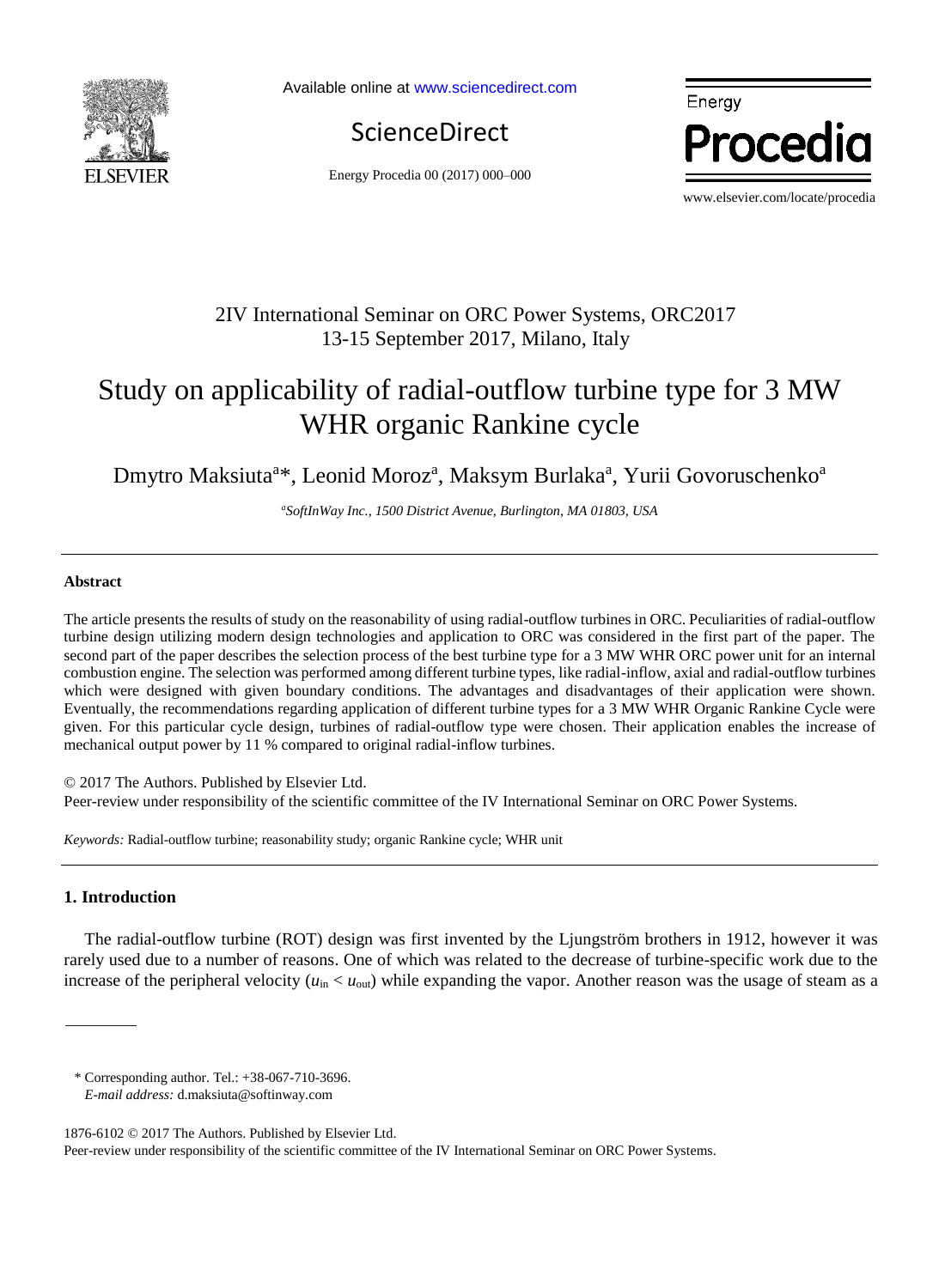working fluid. It is known from thermodynamics that the expansion of steam is characterized by high enthalpy drops, high volumetric flows and high volumetric ratios. Thus, a significant number of stages is needed to convert the enthalpy drop of the fluid into mechanical energy [1].

Nowadays, turbines for ORC are widely used. Organic fluids have high molecular weight which leads to significantly lower enthalpy drops. Moreover, application of a non-standard design approach which is based on nonequal enthalpy drop distribution between stages allows for the design of radial-outflow turbines with high efficiency even higher than equal axial and radial-inflow turbines at times[2].

A schematic view of the radial-outflow turbine is shown in Fig. 1.



Fig. 1. Radial-outflow turbine (schematic view)

Obviously the possibility of applying ROT in organic Rankine cycle requires more detailed study. In paper [3] ORC using heat of the exhaust gases of the petrol engine CAT G3612 was proposed. It was shown that the usage of the ORC allows for achievement of an 18% power boost for the internal combustion engine without burning additional fuel. Wherein the source of generated additional power was two radial turbines.

This article presents the theoretical basis of the radial-outflow turbine development. The second part of the paper is dedicated to the problem of the most optimal turbine design selection (axial, radial-inflow, radial-outflow) for its usage in the WHR organic Rankine cycle [3].

|                  | Nomenclature                       |  |
|------------------|------------------------------------|--|
| Symbols:         |                                    |  |
| $\mathcal{C}$    | absolute velocity                  |  |
| $\mathcal{C}0$   | spouting velocity                  |  |
| $\boldsymbol{D}$ | diameter                           |  |
| $H_0$            | isentropic enthalpy drop           |  |
| $H_u$            | real enthalpy drop                 |  |
| $\mathfrak{K}_u$ | circumferential velocity ratio     |  |
| $K_z$            | axial velocity component ratio     |  |
| $\boldsymbol{u}$ | circumferential velocity           |  |
| $\alpha$         | velocity flow angle                |  |
| $\eta$           | peripheral efficiency              |  |
| Indexes:         |                                    |  |
| $\boldsymbol{0}$ | stage inlet parameters             |  |
| $\mathbf{1}$     | parameters after nozzle            |  |
| 2                | parameters after blade             |  |
| J                | index                              |  |
| $\boldsymbol{u}$ | circumferential velocity component |  |
| Z                | axial velocity component           |  |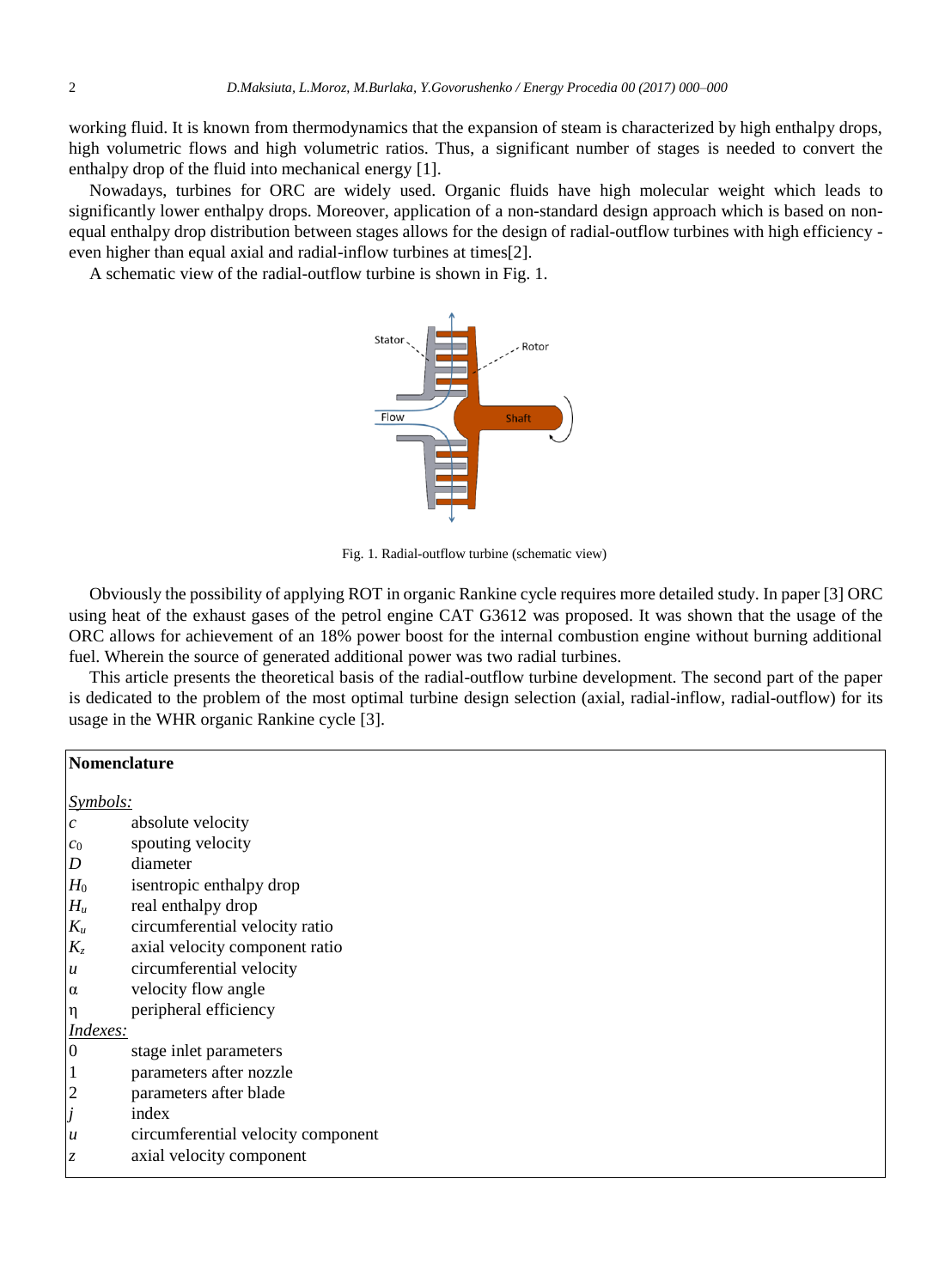#### **2. Design Technique**

While designing a multistage turbine, it is important to determine the optimal number of stages and to distribute enthalpy drop between them.

To solve the ROT design problem we will use the method of the enthalpy drop distribution for the group of stages with a given axial and circumferential velocity components in all cross-sections [4,5,6].

Peripheral stage efficiency is determined by the formula:

$$
\eta = \frac{H_u}{H_0} = \frac{u_1 c_{1u} - u_2 c_{2u}}{H_0}.
$$
\n(1)

Let's assume that changing of axial and circumferential velocity components are determined as:

$$
K_{jz} = \frac{c_{jz}}{c_{0z}}, \quad K_{ju} = \frac{u_j}{u_0} = \frac{D_{meanj}}{D_{mean0}}, \quad j = 1, 2.
$$
 (2)

Taking into account (2) formula (1) can be transformed to the expression:

$$
\eta = \upsilon_0^2 \cdot \overline{c_{0z}} \cdot (K_{1u} \cdot K_{1z} \cdot ctg\alpha_1 - K_{2u} \cdot K_{2z} \cdot ctg\alpha_2), \tag{3}
$$

Where:

$$
\overline{c_{0z}} = \frac{c_{0z}}{u_0}, \qquad v_0 = \frac{u_0}{c_0}, \qquad c_0 = \sqrt{2H_0}.
$$
\n(4)

For given values  $K_{jz}$ ,  $K_{ju}$ ,  $c_{0z}$ ,  $v_0$  it is required to find such angles  $\alpha_1$  and  $\alpha_2$ , where the peripheral efficiency (3)

would be maximized.

Generally, the simplified algorithm of the design process can be represented as a sequence of operations:

- a. Set parameters  $K_{jz}$ ,  $K_{ju}$ ,  $c_{0z}$ ,  $v_0$ ;
- b. Solve the optimization problem: find the angles  $\alpha_1$  and  $\alpha_2$  which provide maximum efficiency (3);
- c. Set *D*1;
- d. Find  $D_{mean}$  for all stages (by known  $K_{ju}$ );
- e. Calculate all remaining geometry, flow parameters and the height of the blades.

In the case when a multistage turbine is designed, the equation (3) should be written as the sum of all stages peripheral efficiency.

The proposed algorithm has a number of unique features:

- In the turbine designing process, the optimization task is solved. This enables obtainment of the highest possible turbine efficiency for the given boundary conditions at the stage of preliminary design.
- Enthalpy drop for each stage is determined automatically in terms of turbine maximum efficiency. This results in an uneven enthalpy drop distribution between stages. Fig. 2 presents the process of the working fluid expansion in the axial turbine when it is designed using a standard design approach (a) and the same process in the radial-outflow turbine designed according to the proposed technique (b). The figure shows that in the ROT work output increases at each stage. Obviously, this is due to a significant increase in the rotor's peripheral velocity stage by stage with diameter increasing.
- Due to the uneven work distribution between the stages, blade profiles obtained by the proposed method are significantly different from each other. Thus, it is not possible to make a uniform profile for its application in several stages. This limitation can be critical for designing a multi-stage axial turbine. And vice versa, the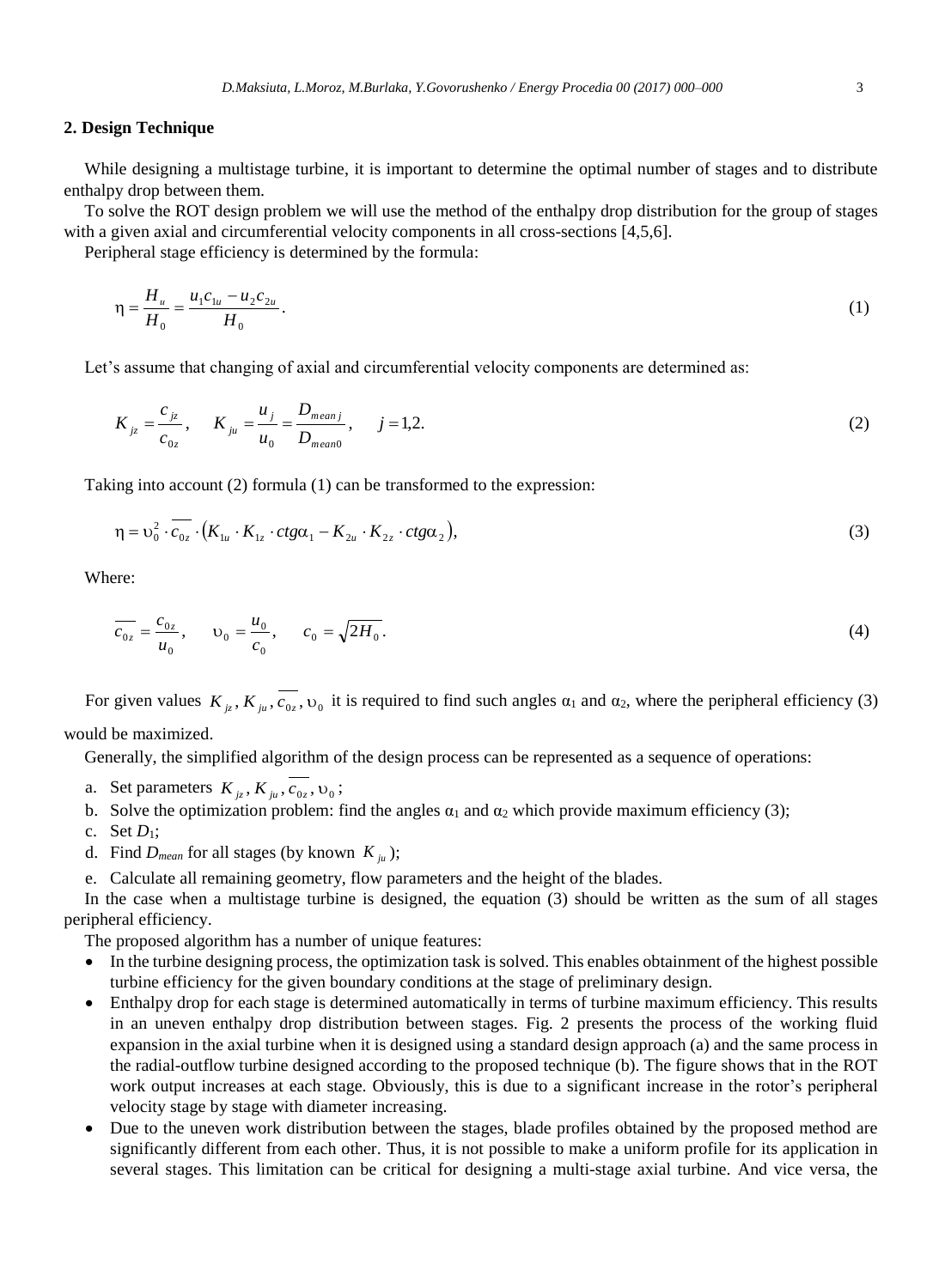standard approach of the enthalpy drop distribution between stages obviously can't be applied for designing ROT, since the geometrical parameters of turbine stages have significant differences from the first stage to the last one.



Fig. 2. h-s diagram of the working fluid expansion when turbine is designed using standard design approach (a) and using proposed design technique (b).

#### **3. Preliminary Design and Selection Process of the Different Turbine Types**

To perform a comparative analysis of a different turbine designs proposed in [3] 3 MW WHR ORC for the combustion engine CAT G3612 [7] has been chosen.

The cycle consists of 6 heat exchangers; 2 turbines: high pressure (HPT) and low pressure (LPT); 2 pumps: high pressure (HPP) and low pressure (LPP); and the condenser (fig. 3). Working fluid expands in the HPT up to the pressure of the LP loop (7 bars). After that the flows from the different loops mix and expand in the shared LPT. This means that the mass flow through the LPT is equal to the sum of the HP and LP flows. Flows are again split at the condenser outlet.

Boundary conditions for the turbines design are presented in table 1. Operational range of the HPT is in supercritical region, while the LPT would be operating under subcritical conditions.

| Parameter                 | Unit  | <b>HPT</b> | <b>LPT</b> |
|---------------------------|-------|------------|------------|
| Inlet total pressure      | bar   | 45.00      | 7.000      |
| Inlet total enthalpy      | kJ/kg | 621.87     | 515.63     |
| Static pressure at outlet | bar   | 7.000      | 1.300      |
| Static enthalpy at outlet | kJ/kg | 569.26     | 480.18     |
| Mass flow rate            | kg/s  | 5.249      | 11.77      |

Table 1. Boundary conditions for turbine designs

In proposed cycle [3] R245fa (pentafluoropropane) organic fluid was used as the working fluid. Fluid properties were calculated based on the NIST REFPROP library [8].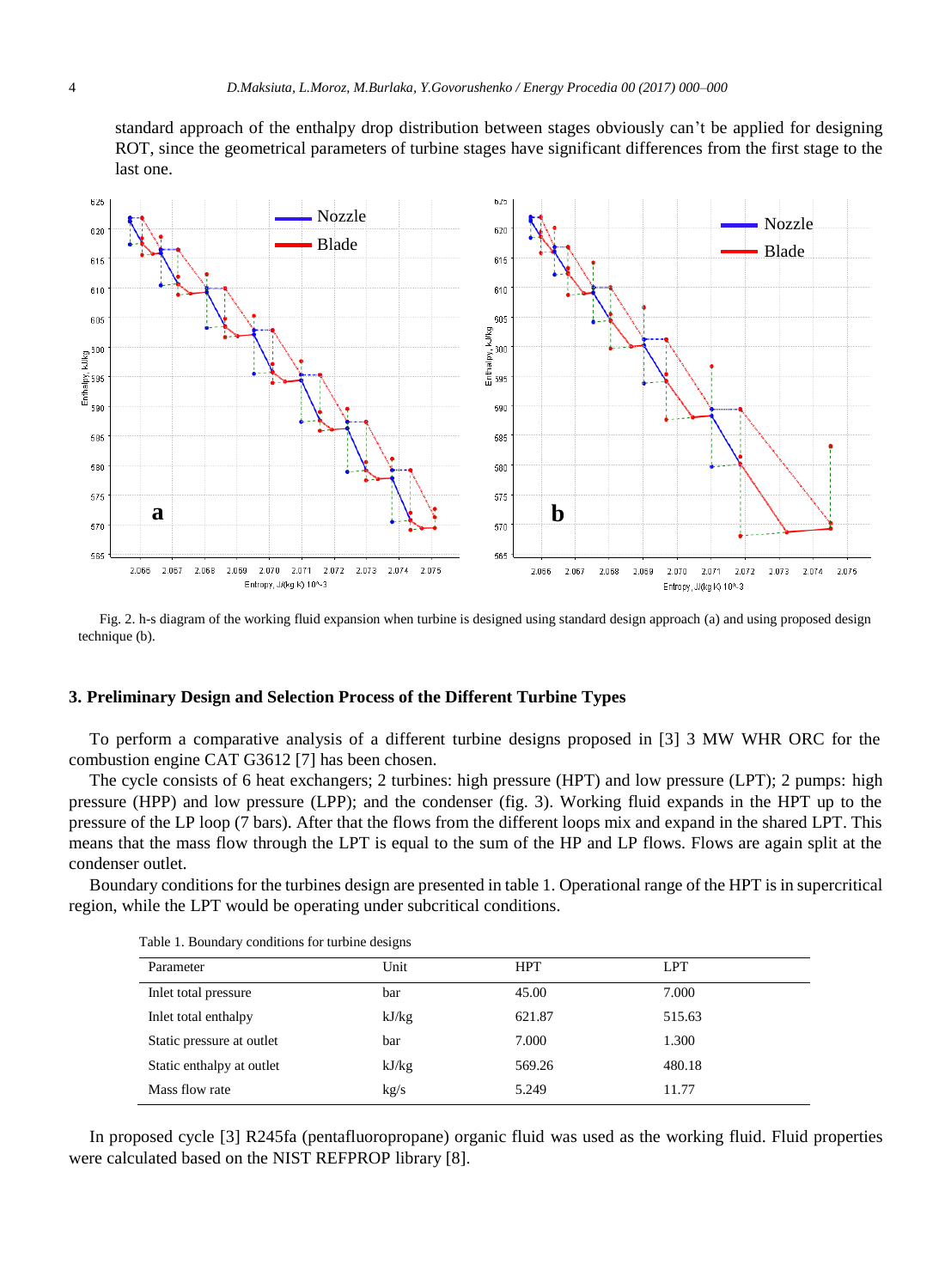

Fig. 3. The flow diagram of the cycle under consideration

(where LP and HP – low pressure and high pressure; LT and HT – low temperature and high temperature; CAC – charge air cooler; JW – jacket water; Oil – oil from engine lubrication system)

#### *3.1. Radial-outflow Turbine Design*

The aforementioned design approach has been implemented in a SoftInWay turbomachinery design / analysis tool AxSTREAM [9,10]. This software was used to design turbines.

To obtain the most efficient turbine, the design process was divided in two stages:

1) Preliminary design for the feasibility study which shows the influence of the number of stages on the turbine efficiency

2) Detailed turbine design with the optimal number of stages

Generally, enlargement of the turbine stage number will increase efficiency of the entire turbine. However, since in radial-outflow turbine stages are arranged in radial direction, the circumferential velocity of the blades will increase with radius increasing. This, in turn, can lead to an unwanted supersonic velocity and additional total pressure losses. Furthermore, a large circumferential velocity leads to significant increase in the bending stresses on the last stages of the turbine. Obviously for ROT design there exists an optimal number of stages for a given enthalpy drop.

Thousands of turbine designs were automatically generated using AxSTREAM's preliminary design tool. At this step an optimum number of stages was selected. Fig. 4 shows how number of stages affects a turbine's total-to-static efficiency for considered LPT and HPT.



Fig. 4. Dependence of the efficiency on the turbine stage number

The maximum of HPT efficiency corresponds to an eight-staged design. While detailed designing it was found that, in this case, the obtained chord profiles are very small (approximately 2 mm). Such small blades are structurally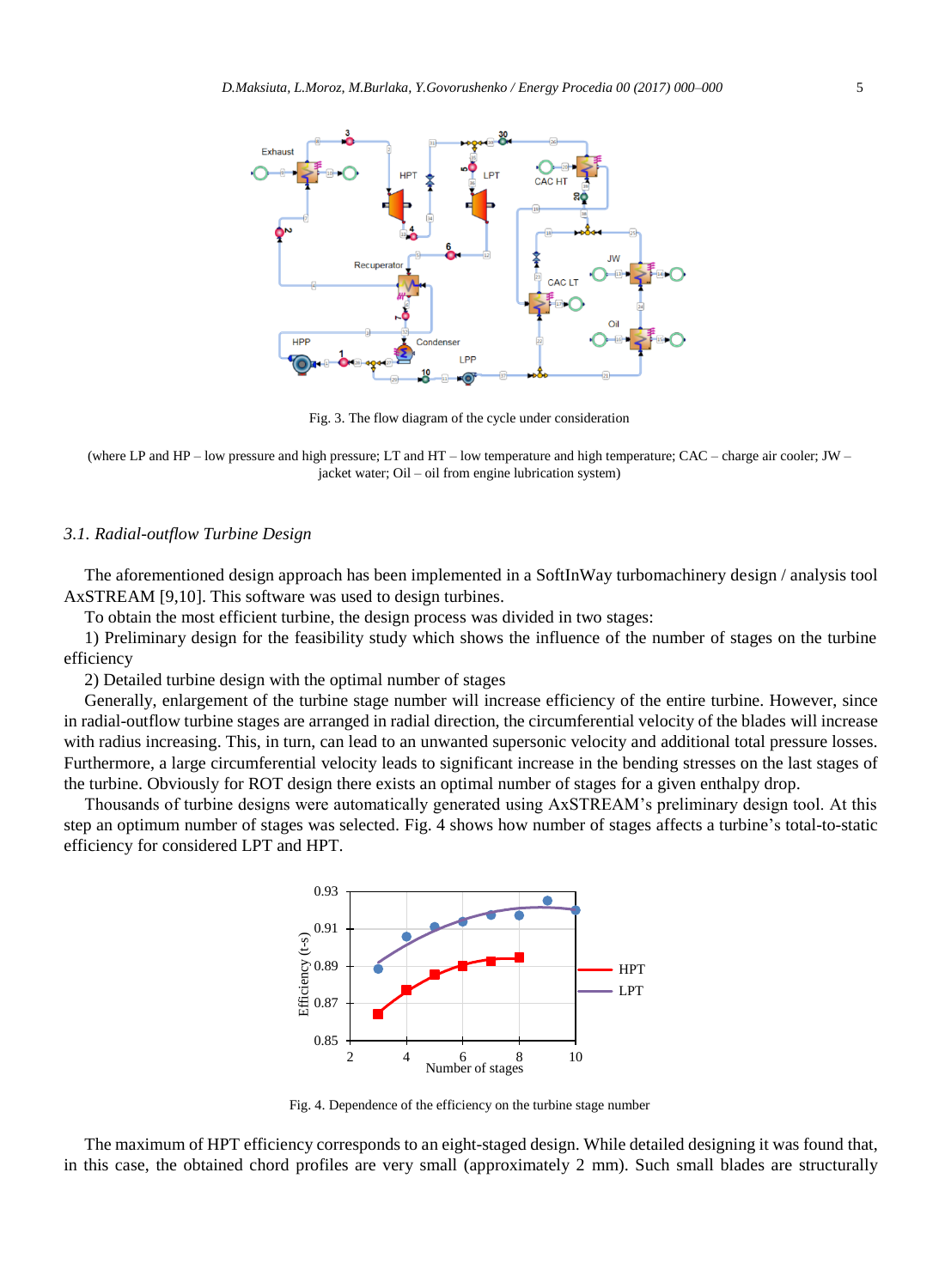difficult to implement. To enlarge the blade chord turbine diameter can be increased, however, this will reduce the efficiency. Based on these considerations, it was decided that HPT would have a five-staged design (preliminary design of five-staged HPT have shown that all blade chords are larger than 4 mm).

Maximum of LPT efficiency was achieved when turbine had 9 stages. Moreover, it was observed that in this case the rotor rotational speed is close to 3000 rpm. Therefore, for LPT detailed designing shaft rotational speed was fixed at 3000 rpm.

After the above-mentioned steps have taken place, detailed design of HPT and LPT was performed. For detailed designing, AxSTREAM's preliminary design tool was also used. Turbines with a higher efficiency than in preliminary feasibility study were obtained due to increasing the number of calculation points and narrowing the ranges of parameter variation. Meridional view of the designed turbines are shown in Fig. 5.



Fig. 5 HPT and LPT meridional view comparison

It should be noted that turbines on Fig. 5 (b) are presented in one space using equal scale. Figures 5 (a) and (c) shows closed-up meridional view of HPT and LPT using different scale. Real dimensions can be seen on the vertical and horizontal rulers on the left and the bottom sides of the pictures, respectively.

The obtained turbines have high performance indexes. The HTP gives 266.5 kW of mechanical power with efficiency of 0.8953; the LPT provides 406.5 kW of mechanical power with efficiency of 0.9249. It should be noted that replacement of turbines proposed in paper [3] with designed radial-outflow turbines would increase generated mechanical power of the ORC by 11.06%. Wherein, thermal efficiency of the cycle calculated as a relation between Net Power Production and Transferred Heat is equal to 0.1907.

All performance data and crucial dimensions are collected in Tables 2, 3.

# *3.2. Comparison of different turbine types*

After the preliminary design phase, two radial-outflow turbines with high performance indexes were obtained. However, it is interesting to compare designed ROT with radial-inflow turbine (RIT) and axial one, which are more common nowadays.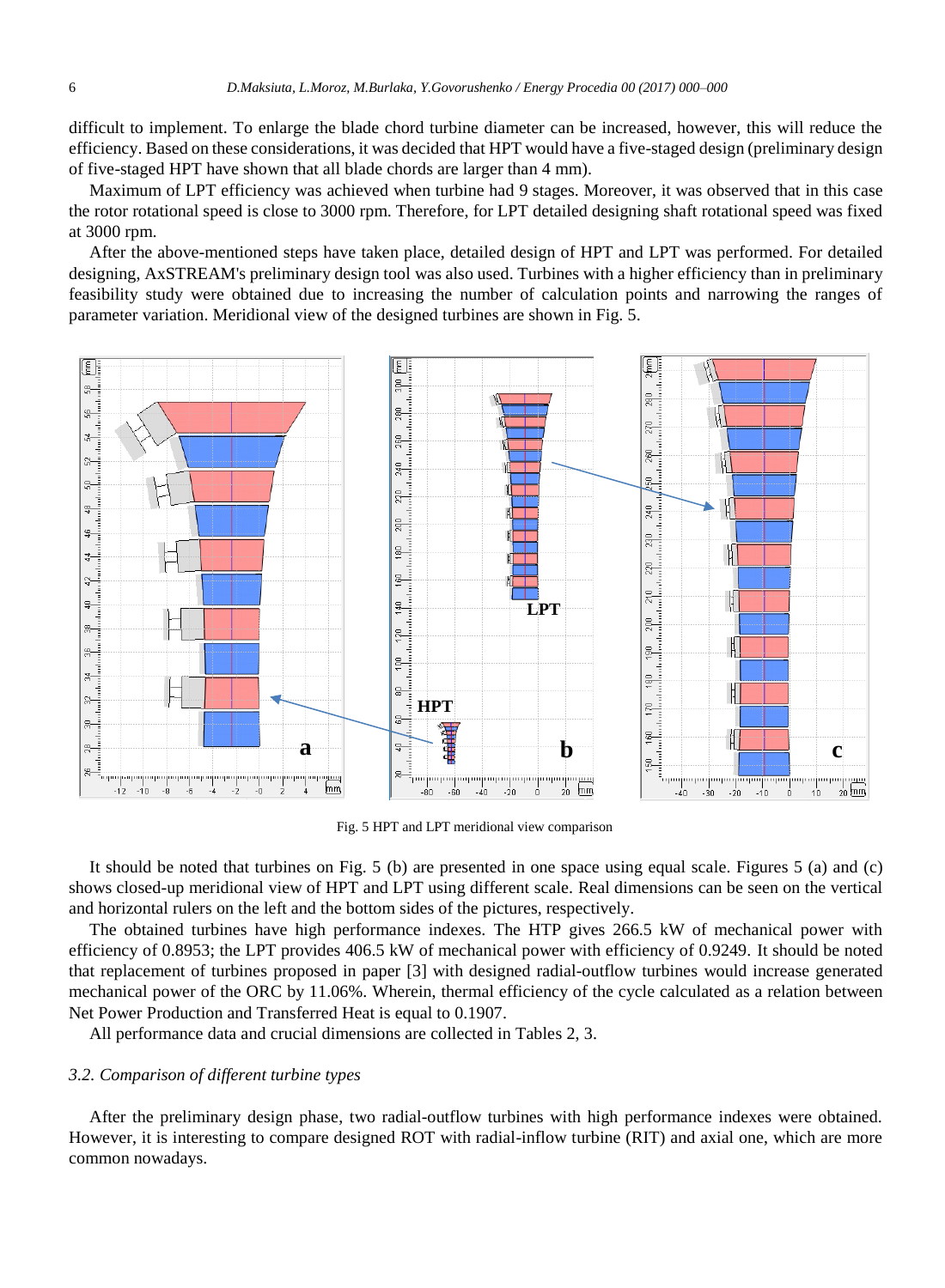For this purpose, axial high-pressure (HPT) and low-pressure (LPT) turbines were designed with the boundary conditions specified in Table 1. RIT for aforementioned boundary conditions were designed in paper [3]. In this article they are also presented and are turbines regarding to which performance comparison was carried out. Main characteristics of all aforementioned turbine types are collected in Tables 2, 3.

It should be noted that in common practice, axial turbines for ORC are limited to 3 stages due to mechanical or compactness restrictions. The same conclusion can be drawn regarding ROT. Despite this it should be noted that aerodynamic efficiency changes unequally for axial turbines and ROT with the changing of number of stages. In Fig.6 are comparative charts of how number of stages affects a turbine's total-to-static efficiency for axial turbine and ROT (both turbines were designed using HPT boundary conditions).



Fig. 6. Dependence of the efficiency on the turbine stage number for axial turbine and ROT

Obviously, the maximum efficiency for axial turbine's and ROT are almost the same. However, in order to achieve maximum efficiency, the axial turbine should be performed with the high number of stages. The ROT efficiency slightly changes with decreasing of number of stages. For example, for considered ROT, efficiency of the seven-staged design is 2.8% lower than of the three-staged design, while for axial turbine this difference achieves 30%. Such efficiency benefit is a big advantage of ROT, especially when the maximum number of stages is limited. In present paper we do not consider any particular restrictions: mechanical or compactness limitations. Therefore, further analysis is performed using only one design criterion – turbine aerodynamic efficiency.

| Parameter                         | Unit           | Axial  | <b>RIT</b> | <b>ROT</b> |
|-----------------------------------|----------------|--------|------------|------------|
| Internal t-s efficiency           | -              | 0.9047 | 0.8518     | 0.8953     |
| Power                             | kW             | 269.5  | 211.4      | 266.5      |
| Shaft rotational speed            | rpm            | 18305  | 40 000     | 27 1 29    |
| Number of stages                  | -              | 10     |            | 5          |
| Max Mach number                   |                | 0.529  | 1.142      | 0.949      |
| Min machine diameter              | mm             | 62.48  | 45.2       | 56.3       |
| Max machine diameter <sup>1</sup> | mm             | 114.7  | 106.1      | 114        |
| Axial length                      | mm             | 86.1   | 37.7       | 12.8       |
| Machine volume <sup>2</sup>       | $dm^3$ (liter) | 0.89   | 0.333      | 0.131      |

Table 2. Performance data and crucial dimensions of the HPTs

Table 2 shows that different HPT types have significant differences in efficiency. The highest efficiency (and power respectively) has the 10 staged axial turbine. Radial-outflow turbine efficiency is slightly lower because of the stage number limitation. Wherein, efficiency of both the axial and the radial-outflow turbines are superior far from RIT performance values. Due to reduced shaft rotational speed in ROT and axial turbine, maximum Mach number is also reduced, that is obviously beneficial to the flow in the flowpath.

 $1$  without volute

<sup>&</sup>lt;sup>2</sup> approximate value calculated as multiplication of the circle area of maximal radial dimension to the axial length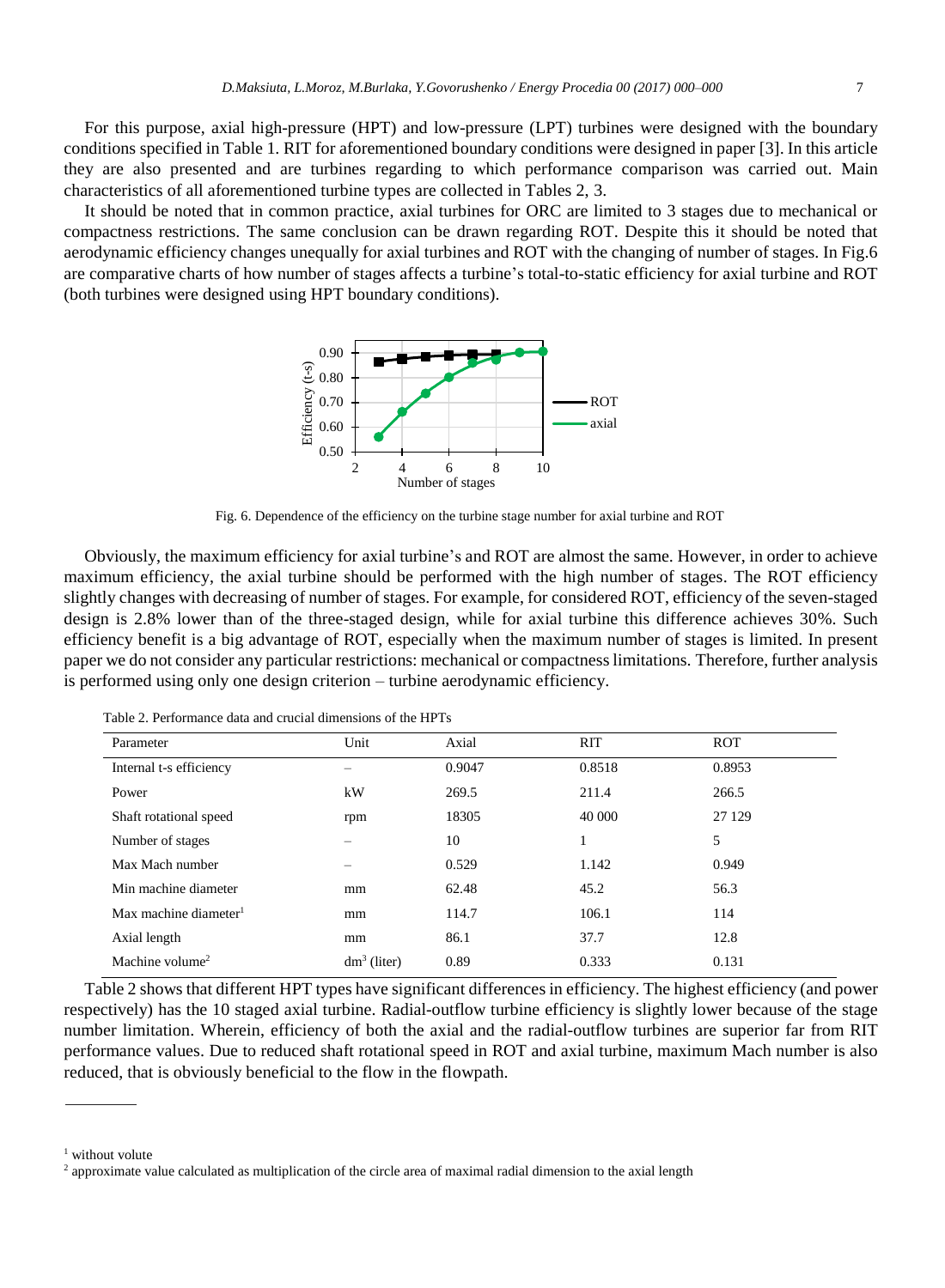| Parameter                         | Unit           | Axial  | <b>RIT</b> | <b>ROT</b> |
|-----------------------------------|----------------|--------|------------|------------|
| Internal t-s efficiency           | -              | 0.9288 | 0.9133     | 0.9249     |
| Power                             | kW             | 408.7  | 394.6      | 406.5      |
| Shaft rotational speed            | rpm            | 3000   | 7914       | 3 0 0 0    |
| Number of stages                  |                | 13     | 1          | 9          |
| Max Mach number                   |                | 0.411  | 1.02       | 0.636      |
| Min machine diameter              | mm             | 195.9  | 137.8      | 292.9      |
| Max machine diameter <sup>1</sup> | mm             | 405.1  | 459.2      | 588.6      |
| Axial length                      | mm             | 630.5  | 184.2      | 38.52      |
| Machine volume <sup>2</sup>       | $dm^3$ (liter) | 81.264 | 30.506     | 10.481     |

Table 3. Performance data and crucial dimensions of the LPTs

For the LPT, all three turbine types have substantially the same performance values (difference in efficiency is less than 1.5 %). However, the ROT and the axial turbine have a significant advantage – their rotational speed is 3000 rpm. This allows integration directly to a generator and avoids additional mechanical losses in the gearbox which now is not needed. Furthermore, ROT type has the smallest sizes for both the HPT and the LPT units. This fact reduces the required space for installation and material costs for manufacturing such turbine.

This analysis of the designed turbines has been made only with regard to the considered organic Rankine cycle and it may be not applicable to other cycles. Furthermore, as previously mentioned, ROT efficiency strongly depends on the used working fluid. Despite this, the data obtained in this research highlights the most important advantages and disadvantages of each turbine type:

- a. RIT
- Easy to manufacture
- Wide application range
- Low efficiency

# b. Axial

- The highest efficiency
- Low rotational speed
- The largest size
- c. ROT
- High efficiency
- Reduced rotational speed (may be equal to generator's rotational speed)
- The smallest size
- Not applicable to all working fluids

# **4. Conclusions**

- The proposed design technique can solve the optimization task at the stage of preliminary design. The unique feature of this technique is the uneven enthalpy drop distribution between turbine stages which allows to design radial-outflow turbine with highest possible efficiency.
- Two new turbines were designed for considered 3 MW WHR ORC. Their application will result in more than 11 % of mechanical power boost.